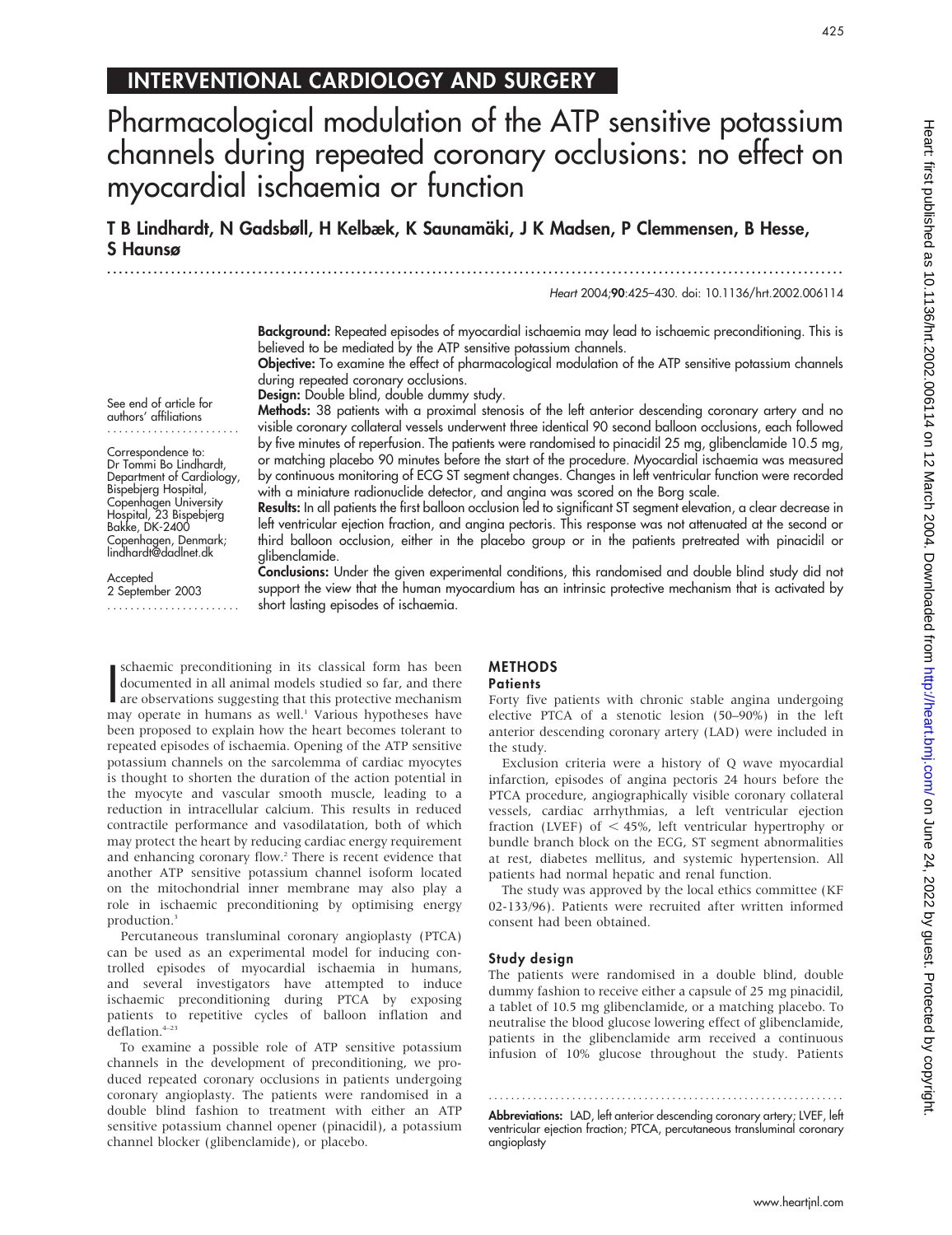

Figure 1 Example of continuous Cardioscint left ventricular ejection fraction (LVEF) monitoring during the three 90 second balloon dilatations (BD). Arrows indicate the time for balloon inflation and deflation, respectively.

randomised to pinacidil or placebo received an infusion of saline. The intravenous infusions were also given in a double blind fashion.

The patients underwent coronary angioplasty 90 minutes after oral administration of the study drug. All patients had three balloon dilatations using the same balloon with unchanged intracoronary position of the balloon and identical inflation pressure at each inflation. Each balloon dilatation lasted 90 seconds, followed by five minutes of reperfusion or longer when the ST segment had not returned to baseline.

# Coronary angioplasty

All patients were studied after an overnight fast and were premedicated with 10 mg of diazepam 30 minutes before the procedure. Coronary angioplasty was undertaken using the standard transfemoral approach.<sup>24</sup> The diameter of the guide wire ranged from 0.010–0.014 inches (0.25–0.36 mm) and the diameter of the inflated balloon ranged from 2.5–3.5 mm, with length ranging from 13–30 mm. Immediately after each balloon deflation and during the reperfusion period, the balloon was retracted from the coronary artery to the guiding catheter to allow unhindered coronary reperfusion.

After the three balloon dilatations, coronary angiography was completed on the basis of the specific needs of the individual patient, with stent implantation in 35 patients (92%) and abolition of the stenosis in all.

#### Myocardial ischaemia

Continuous 12 lead ST segment monitoring was done using the Mortara ELI ST-100 monitor (Mortara Instruments, Milwaukee, Wisconsin, USA).<sup>25 26</sup> This is an ECG machine with an ST segment monitoring option. Throughout the monitoring session it continuously acquires and repeatedly stores 12 lead ECGs.

A baseline ECG was acquired before the PTCA procedure. During each balloon dilatation the ECG with the maximum ST segment deviation in a single lead was selected for analysis, together with an ECG recorded at the end of the subsequent five minute reperfusion period. For each ECG, two variables were analysed: STmax, defined as the peak amplitude of ST segment deviation in the lead with the maximum ST segment deviation; and STsum, defined as the total magnitude of ST segment deviation averaged over 12 leads in the ECG recorded at the time of the STmax.

To estimate the amount of myocardium that was rendered ischaemic during the balloon inflation we used a modification of the jeopardy score developed by Califf and colleagues.<sup>27</sup>

#### Angina pectoris

After each balloon dilatation the patients graded the intensity of chest pain using Borg's numerical scale.<sup>28</sup>

#### Left ventricular function

To monitor changes in left ventricular function during coronary angioplasty we used the Cardioscint detector system (Oakfield Instruments, Oxford, UK). The Cardioscint is a non-imaging, miniature nuclear detector developed for continuous monitoring of left ventricular function. After labelling of the patient's blood with 800 MBq 99m-technetium the detector was placed over the left ventricle. The detector can be fixed to the patient's chest wall throughout the monitoring session, as previously described.<sup>29</sup>

Data acquisition was done using a 10 second acquisition period. This acquisition time made it possible to track short lasting changes in LVEF during the PTCA procedure, as previously described in detail.<sup>24</sup> LVEF was measured after insertion of the guiding catheter and intracoronary positioning of the guide wire (baseline); during each balloon dilatation; and at the end of the reperfusion period with the guide wire in situ (fig 1).

## Blood glucose

Venous blood samples for measurement of glucose concentrations were drawn before the first balloon dilatation and immediately after the PTCA procedure.

#### Blood pressure

Aortic pressure was measured continuously through the angioplasty guiding catheter. Baseline values were obtained after placement of the guiding catheter and the guide wire. PTCA values were obtained at the end of the balloon dilatations, and post-PTCA values were obtained at the end of the reperfusion periods.

# Data processing and statistical analysis

The recorded ECG data and Cardioscint data were downloaded and processed post hoc as previously described.<sup>25</sup> <sup>29</sup> <sup>30</sup>

Analysis of variance, Student's t test,  $\chi^2$  test, and Fisher's exact test were used as appropriate. A probability value of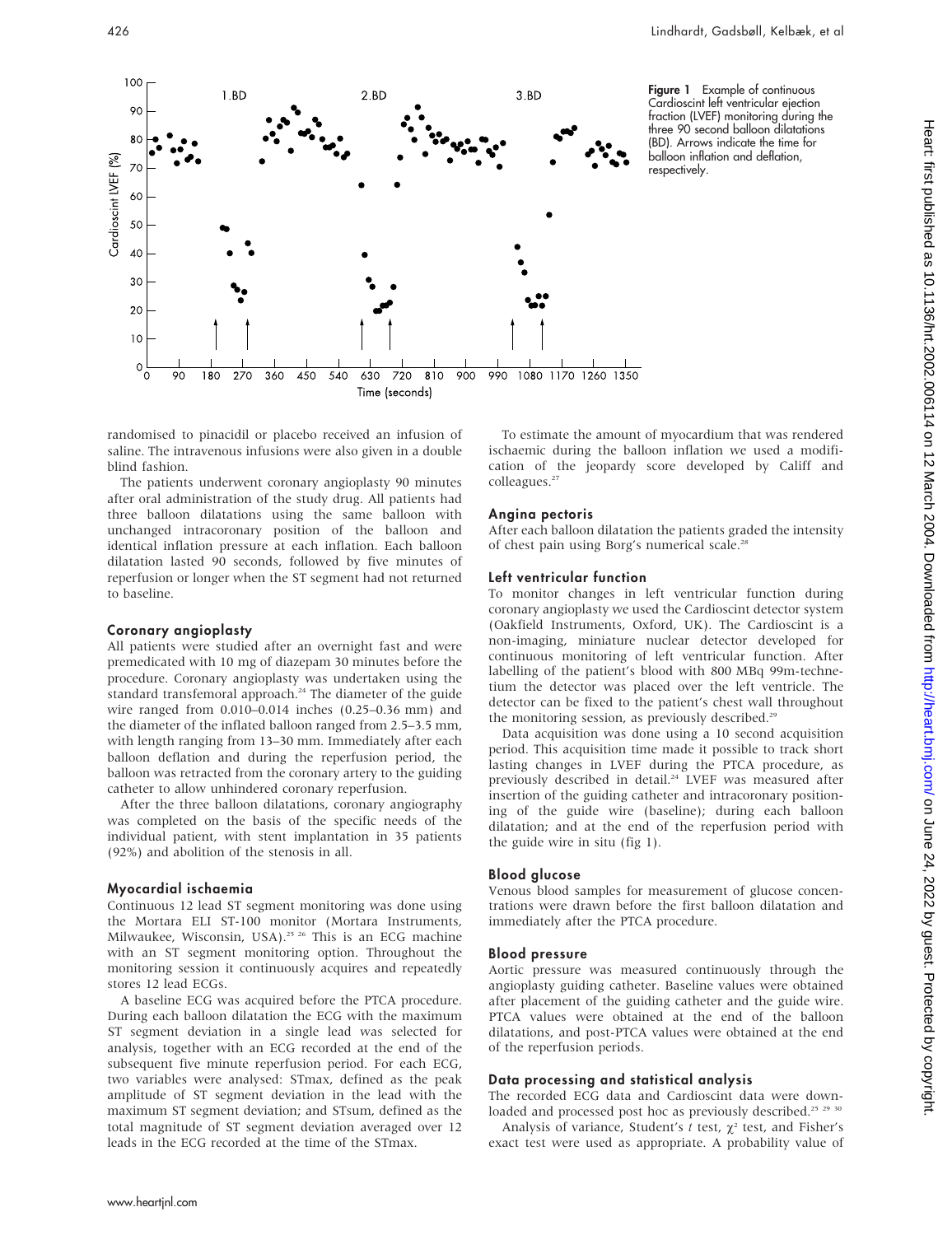|                           | Placebo<br>$(n = 14)$ | Pinacidil<br>$(n = 14)$ | Glibenclamide<br>$(n = 10)$ | p Value   |
|---------------------------|-----------------------|-------------------------|-----------------------------|-----------|
| Men/women (% men)         | $11/3$ (79%)          | $10/4$ (71%)            | $8/2$ (80%)                 | <b>NS</b> |
| Age (years)               | 59 (8)                | 59 (9)                  | 53 (9)                      | <b>NS</b> |
| AMI                       | 8(57%)                | 7(50%)                  | 5 (50%)                     | <b>NS</b> |
| CCS (range)               | $2.6$ ( $2$ to $3$ )  | $2.4$ (1 to 3)          | 2.3(1 to 3)                 | <b>NS</b> |
| Pre-PTCA stenosis (%)     | 69 (10)               | 78 (12)                 | 75 (9)                      | <b>NS</b> |
| Jeopardy score (range)    | $5.8$ (4 to 6)        | $5.4$ (4 to 6)          | $5.6$ (4 to 6)              | <b>NS</b> |
| One vessel disease        | 9(64%)                | 9(64%)                  | 8(80%)                      | <b>NS</b> |
| Dilatation pressure (atm) | 8(2)                  | 9(4)                    | 8(3)                        | <b>NS</b> |

Values are mean (SD), n (%), or n (range).

AMI, acute myocardial infarction; atm, atmosphere; CCS, Canadian Cardiovascular Society functional classification; PTCA, percutaneous transluminal coronary angioplasty.

 $p < 0.05$  was considered significant. Data are expressed as mean (SD).

Data from seven patients had to be excluded from the analysis, for the following reasons. On the day of the PTCA two patients had collateral vessels which had not been visible on the referral angiogram, and in another the culprit stenosis was judged not to be flow limiting. One patient developed ventricular fibrillation during the procedure, one developed atrial fibrillation, one had total occlusion of the LAD which could not be reopened, and in one the nuclear detector could not be positioned adequately. The study population thus comprised 38 patients (nine women and 29 men), with a

There was no difference between the three groups with regard to sex, age, previous non-Q myocardial infarction, Canadian Cardiovascular Society functional classification, anti-ischaemic treatment, number of vessels affected by coronary disease, the severity of the LAD stenosis, and the

RESULTS **Patients** 

mean age of 57 (9) years.

## amount of myocardium rendered ischaemic during balloon occlusion (table 1).

Mean balloon pressure was similar in the placebo, pinacidil, and the glibenclamide treated patients, at 8  $(4)$   $\nu$ 9 (4) v 8 (3) atm (NS).

The blood glucose concentration before and after the PTCA treatment did not change, either within or between the three groups: placebo 5.1 (0.8) v 4.7 (1.3) mmol/l; pinacidil 5.6 (0.9) v 5.8 (1) mmol/l; glibenclamide 5.4 (1.4) v 5.4 (2.2) mmol/l.

On the day of the PTCA procedure, the patients received their normal morning drug treatment: 37 received aspirin, 24  $\beta$  receptor blockers, 18 calcium antagonists, 12 long acting nitrates, five angiotensin converting enzyme inhibitors, and five diuretics. Three patients received triple therapy with  $\beta$  receptor blockers, calcium antagonists, and long acting nitrates; 11 received combination therapy with two anti-ischaemic drugs, and 23 were treated with only one anti-ischaemic drug. No patient received sublingual or intravenous nitrates during the procedure.

Table 2 ECG data and anginal pain (Borg score) induced by myocardial ischaemia during three repetitive 90 second balloon dilatations Variable Placebo  $(n = 14)$  Pinacidil  $(n = 14)$  Glibenclamide  $(n = 10)$ Baseline STmax (mV) 104 (65) 130 (59) 134 (52) NS STsum (µV) 36 (16) 39 (18) 47 (28) 39 (18) Borg sore 0 0 0 NS NS<br>NS Inflation 1 STmax (mV) 432 (265)\* 451 (335)\* 327 (162)\* NS %∆STmax 674 (1379) 394 (557) 176 (163) NS<br>STsum (µV) 125 (66)\* 139 (86)\* 114 (45)\* NS STsum (μV) 125 (66)\* 139 (86)\* 114 (45)\* 139 (87)<br>%∆STsum 303 (236) 338 (306) 243 (258) NS %DSTsum 303 (236) 338 (306) 243 (258) NS Borg score  $4(2)^*$  4 (2)\* 3 (3)\* NS<br>STmax (μV) 83 (65) 94 (45) 83 (52) NS Reperfusion 1 STmax (μV) 83 (65) 94 (45) 83 (52) NS  $STsum (uV)$  27 (16) 35 (11) 43 (19) NS NS Inflation 2 STmax 389 (258)\* 383 (217)\* 339 (214)\* NS %ASTmax 555 (l019) 331 (437) 189 (214) NS STsum 122 (61)\* 111 (46)\* 123 (63)\* NS %\the XSTsum 286 (199) 269 (271) 248 (258) NS<br>
Borg score 4(3)\* 4 (2)\* 3 (2)\* NS<br>
3 (2)\* 3 (2)\* 86 (37) 84 (52) NS  $Borg score$   $4(3)^*$   $4(2)^*$   $3(2)^*$ <br>  $5Tmax (\mu V)$   $91(62)$   $86(37)$   $84(52)$ Reperfusion 2 STmax (μV) 91 (62) 86 (37) 84 (52) NS  $SIsum (\mu V)$  31 (15) 34 (14) 47(25) NS NS<br>NS Inflation 3 STmax (mV) 416 (287)\* 350 (199)\* 310 (186)\* NS %ASTmax 581 (1111) 297 (359) 162 (193) NS STsum (µV) 118 (65)\* 110 (34)\* 107 (52)\* NS %ASTsum 282 (219) 275 (290) 200 (232) NS Borg score  $4 \ (3)^*$   $4 \ (2)^*$   $2 \ (2)^*$  NS Reperfusion 3 STmax (mV) 84 (69) 91 (35) 89(61) NS  $STsum (\mu V)$  31 (15) 33 (9) 47(23) NS

Values are mean (SD).

 $*p<0.05$  v baseline

Borg score, scoring system for estimating anginal pain; STmax, the peak amplitude of ST segment deviation in the most deviating lead; STsum, the total magnitude<br>of ST segment deviation average over 12 lead for the ECG with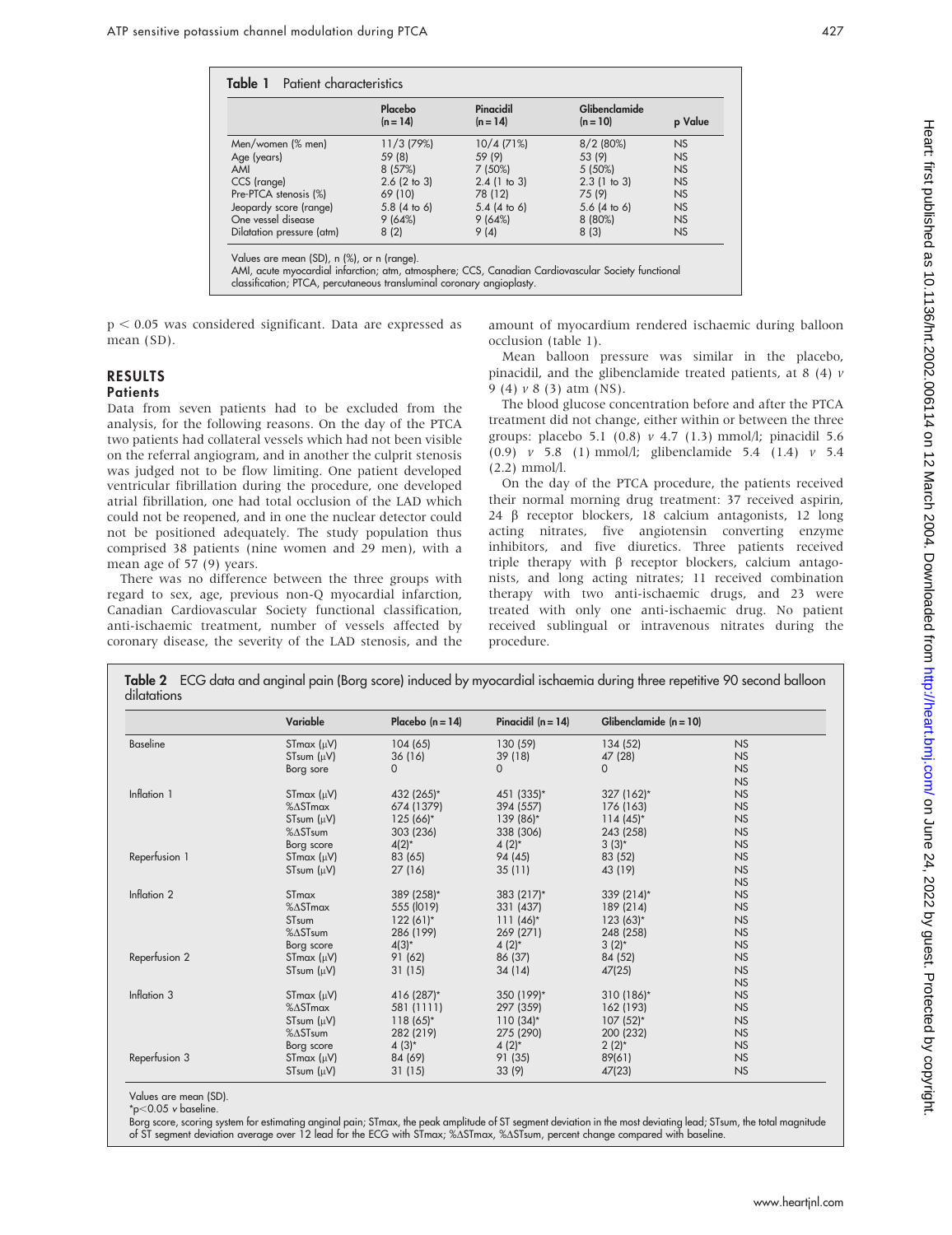| Baseline      | Variable<br><b>LVEF</b> | Placebo $(n = 14)$<br>0.57(0.09) | Pinacidil ( $n = 14$ )<br>$0.62$ (0.10) | Glibenclamide $(n = 10)$ |           |
|---------------|-------------------------|----------------------------------|-----------------------------------------|--------------------------|-----------|
|               |                         |                                  |                                         | 0.58(0.10)               | <b>NS</b> |
|               | MAP (mm Hg)             | 98 (12)                          | 96 (15)                                 | 102(21)                  | <b>NS</b> |
|               | HR (beats/min)          | 66 (14)                          | 71 (16)                                 | 61(10)                   | <b>NS</b> |
|               | RRP $(10^3$ mm Hg/min)  | 8.1(2.1)                         | 9.2(3.7)                                | 8.2(2.6)                 | <b>NS</b> |
| Inflation 1   | <b>LVEF</b>             | $0.33(0.12)$ *                   | $0.37(0.09)*$                           | $0.36(0.14)$ *           | <b>NS</b> |
|               | %∆LVEF                  | 43 (18)                          | 41 (14)                                 | 37(21)                   | <b>NS</b> |
|               | MAP (mm Hg)             | 107 (20)*                        | 100(19)                                 | 101(22)                  | <b>NS</b> |
|               | HR (beat/min)           | 70 (14)                          | 73 (20)                                 | 68 (12)                  | <b>NS</b> |
|               | RRP $(10^3$ mm Hg/min)  | 9(2.5)                           | 8.5(3.1)                                | 8.3(2.3)                 | <b>NS</b> |
| Reperfusion 1 | <b>LVEF</b>             | 0.60(0.09)                       | 0.65(0.11)                              | 0.60(0.10)               | <b>NS</b> |
|               | MAP (mm Hg)             | 107 (16)                         | 106(17)                                 | 102(19)                  | <b>NS</b> |
|               | HR (beats/min)          | 63 (12)                          | 68 (16)                                 | 60(9)                    | <b>NS</b> |
|               | RRP ( $103$ mm Hg/min)  | 8.8(2.9)                         | 9.6(2.9)                                | 8.0(2.4)                 | <b>NS</b> |
| Inflation 2   | <b>LVEF</b>             | $0.32(0.11)^{*}$                 | $0.36(0.10)*$                           | $0.37(0.13)*$            | <b>NS</b> |
|               | %∆LVEF                  | 44 (15)                          | 42 (15)                                 | 49 (36)                  | <b>NS</b> |
|               | MAP (mm Hg)             | $112(21)$ *                      | $104(23)^{*}$                           | 102(20)                  | <b>NS</b> |
|               | HR (beats/min)          | 69 (14)                          | 70 (16)                                 | 61(12)                   | <b>NS</b> |
|               | RRP ( $103$ mm Hg/min)  | $9.3(2.9)^{*}$                   | 9.4(4.0)                                | 7.6(2.6)                 | <b>NS</b> |
| Reperfusion 2 | <b>LVEF</b>             | 0.60(0.09)                       | 0.65(0.10)                              | 0.60(0.10)               | <b>NS</b> |
|               | MAP (mm Hg)             | 109 (18)                         | 106(17)                                 | 102(22)                  | <b>NS</b> |
|               | HR (beats/min)          | 60 (10)                          | 67(16)                                  | 59 (10)                  | <b>NS</b> |
|               | RRP ( $103$ mm Hg/min)  | 8.6(2.7)                         | 9.5(3)                                  | 7.9(2.6)                 | <b>NS</b> |
| Inflation 3   | <b>LVEF</b>             | $0.33(0.12)^{*}$                 | $0.36$ (0.10)*                          | $0.37(0.12)$ *           | <b>NS</b> |
|               | %ALVEF                  | 42 (17)                          | 43 (14)                                 | 45 (34)                  | <b>NS</b> |
|               | MAP (mm Hq)             | $111(23)^{*}$                    | 104(19)                                 | 106(24)                  | <b>NS</b> |
|               | HR (beats/min)          | 67(14)                           | 67(16)                                  | 62 (12)                  | <b>NS</b> |
|               | RRP $(10^3$ mm Hg/min)  | 9.1(3)                           | 8.7(3.0)                                | 8.0(2.7)                 | <b>NS</b> |
| Reperfusion 3 | <b>LVEF</b>             | 0.59(0.10)                       | 0.64(0.10)                              | 0.60(0.10)               | <b>NS</b> |
|               | MAP (mm Hg)             | 110(16)                          | 105(22)                                 | 103(22)                  | <b>NS</b> |
|               | HR (beats/min)          | 61 (10)                          | 63(14)                                  | 59 (10)                  | <b>NS</b> |
|               | RRP $(10^3$ mm Hg/min)  | 8.7(2.5)                         | 8.8(2.7)                                | 8.0(2.9)                 | <b>NS</b> |

 $p<0.05$  v baseline

HR, heart rate; LVEF, left ventricular ejection fraction; %ALVEF, per cent change v baseline; MAP, mean arterial pressure; RRP, heart rate × systolic blood pressure.

# Myocardial ischaemia

The ECG ST segment changes during the PTCA procedure are illustrated in table 2.

In all three groups, balloon occlusions led to significant ST segment elevation with return to baseline value after balloon deflation.

In the placebo and pinacidil treated patients, there was a non-significant tendency to a reduction in the ischaemic indices during the second and third balloon occlusion as compared with the first. No such trend was present in the glibenclamide treated patients. There was no change in the angina score on any of the balloon dilatations in any of the groups.

# Myocardial function

Table 3 shows the changes in myocardial function during the three balloon occlusions. LVEF decreased significantly during each occlusion in all the patients, with return to baseline values during the reperfusion period. There was no difference in the decrease in LVEF between the three occlusions within a single group. The decrease in LVEF did not differ significantly between the groups.

The heart rate–pressure product (RPP)—an index for myocardial oxygen consumption—increased during the three balloon occlusions in the placebo group, although this was only significant during the second occlusion ( $p = 0.02$ ). The RPP tended to decrease during the first and the third occlusion in the pinacidil treated patients, but none of the changes was significant. In the glibenclamide treated patients the changes in RPP were minor and non-significant.

# **DISCUSSION**

Several investigators have used PTCA to expose patients to repetitive cycles of ischaemia and reperfusion in an attempt to induce preconditioning. Some studies have been observational4–11 while in others various pharmacological interventions have been used to explore this putative protective mechanism.12–22 With few exceptions these have all shown a preconditioning-like adaptation to ischaemia, as judged primarily by ST segment recordings during coronary occlusions.<sup>5</sup> 8-10

# The present study

In an observational study on left ventricular function during PTCA we have previously reported that two balloon inflations led to an attenuation of the decrease in LVEF and ECG signs of myocardial ischaemia during the second balloon inflation, suggesting that the myocardium became increasingly resistant to ischaemia.<sup>24</sup> However, in the present placebo controlled, double blind study, carried out according to a strict experimental protocol and including only patients with LAD disease and no angiographically visible coronary collateral vessels, we were unable to detect such a pattern in any of the three treatment groups, despite a notable response to balloon inflation in all patients.

# Collateral coronary circulation

Recruitment of collaterals is probably the main confounding variable when trying to establish whether preconditioning can be induced by successive balloon inflations in the course of PTCA.

Several PTCA studies have examined the protective role of collaterals by ipsilateral and contralateral coronary injection of contrast medium<sup>5 23</sup> or radioactive tracers<sup>31</sup>; by measurement of cardiac vein flow $4$  and blood flow velocity in the contralateral coronary artery<sup>19 21</sup>; by contrast echocardiography of the myocardium supplied by the balloon occluded vessel<sup>10</sup>; or by assessment of intracoronary occlusion pressure.<sup>20</sup> These studies showed that collaterals—which can be categorised as visible spontaneously occurring vessels or as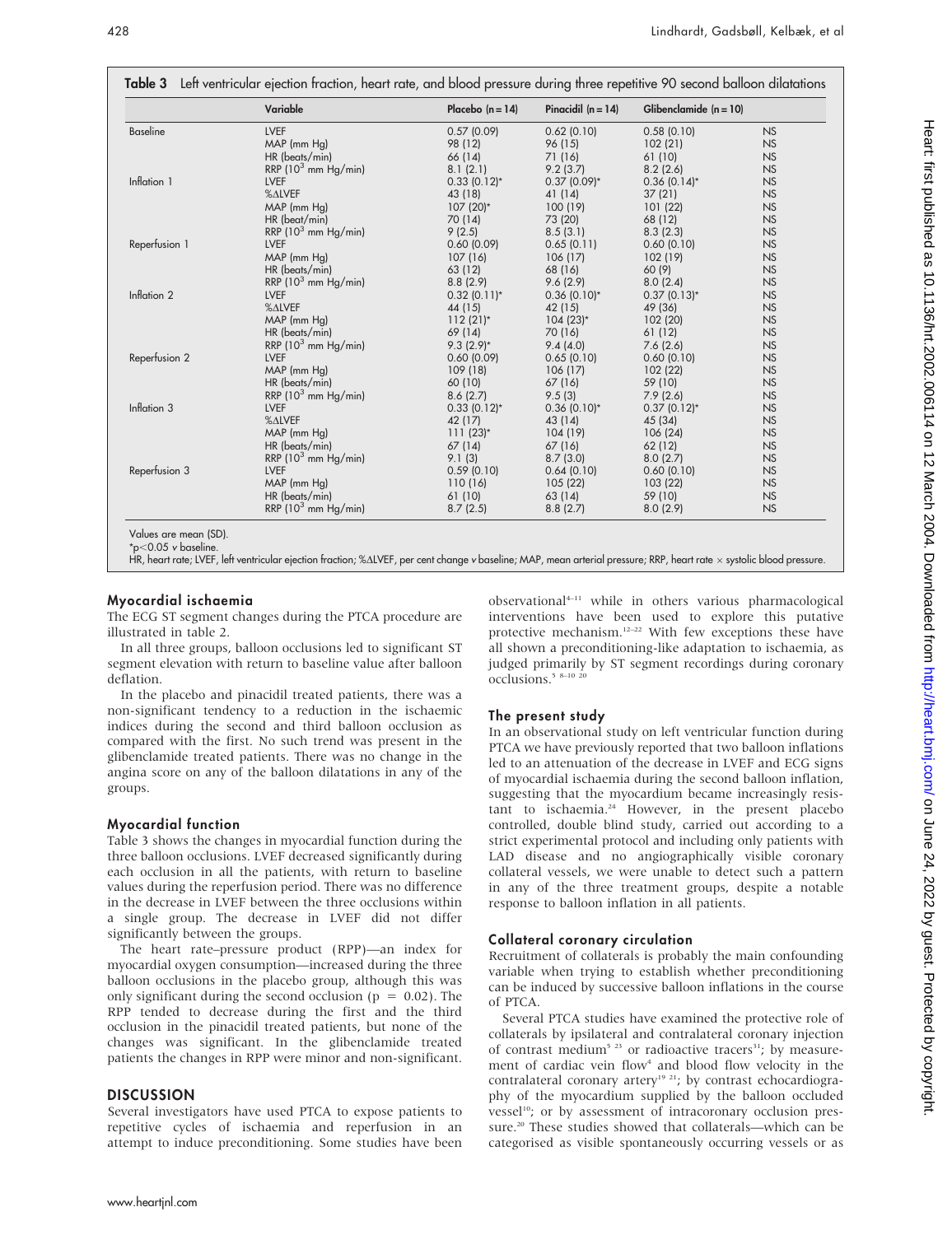recruitable (that is, ''dormant'') collaterals which only become functional when the recipient artery is occluded may play a major role in the adaptation to myocardial ischaemia, especially in patients with tight stenotic lesions.<sup>31</sup> Kyriakidis and colleagues undertook four successive coronary balloon dilatations in 24 patients with stenosis of the LAD artery and assigned the patients to three groups, according to the extent of the collateral circulation during the initial coronary occlusion.32 ST segment elevation and the severity of angina were unchanged from the first to the fourth occlusion in patients with either absent or high grade collateral circulation, but decreased significantly in those with a low grade collateral circulation—an effect that may easily be mistaken for preconditioning.

Several investigators have acknowledged that collaterals may have influenced their results, but state at the same time that preconditioning played a role in the observed adaptation to ischaemia above and beyond the influence of collaterals.<sup>5</sup> 10 20 23

We excluded patients with spontaneously visible collaterals on the pre-PTCA angiogram, but did not control for recruitment of collaterals during the three balloon occlusions, which is a limitation of the study. We cannot exclude the possibility that some patients may have had recruitable collaterals, but these were not of such functional importance that they protected the myocardium from becoming ischaemic, as evidenced by the pronounced ischaemic reaction in each individual patient.

#### Duration of the balloon occlusion

In animals, induction of preconditioning is critically dependent on the duration of the initial ischaemic stimulus and the subsequent reperfusion period.<sup>33</sup> A very brief stimulus may be insufficient to confer preconditioning, whereas protection may be lost if the duration of the ischaemic episodes is too long.<sup>34</sup> Also in humans there appears to be a rather narrow time window for the preconditioning stimulus.

Deutsch and colleagues were among the first to show that preconditioning may be induced during coronary angioplasty.4 They used 90 seconds of balloon occlusion of the LAD coronary artery as the ischaemic stimulus and found that the intensity of anginal pain, the magnitude of ST segment shift, myocardial lactate production, and mean pulmonary artery pressure were lower during the second than during the first balloon occlusion, with no indication of collateral vessel recruitment, as judged by measurement of cardiac vein flow.

Kerensky et al,<sup>13</sup> Claeys et al,<sup>15</sup> and Lim et al <sup>35</sup> also found that 90 seconds of balloon occlusion was enough to induce ischaemic preconditioning using an angina score and ST segment changes as end points. Other investigators have used 120 seconds of ischaemia in their attempt to induce preconditioning during PTCA.12 16–22

Only one study has tried explicitly to define the optimal duration of preconditioning stimuli. Matsubara and colleagues showed that 180 seconds but not 60 seconds of myocardial ischaemia were associated with preconditioning.<sup>23</sup>

At present there is no consensus on how long the ischaemic stimulus should be to give the most effective preconditioning response. We used 90 seconds of balloon occlusion, based on our previous experience.<sup>24</sup>

#### Myocardium at risk

Another confounding factor is the myocardial area at risk that is, the amount of myocardium that becomes ischaemic on each balloon inflation. We only included patients with LAD disease as we had previously observed that balloon occlusions of the LAD gave rise to a much more pronounced ischaemic response than occlusions of the right or circumflex coronary artery.<sup>24</sup> We anticipated that the induction of preconditioning was more likely the greater the area of myocardium at risk. However, in a rat model Whittaker and colleagues found a loss of preconditioning induced protection with increasing regions of myocardium at risk.<sup>36</sup> This paradoxical inverse relation could in theory exist in humans as well, and explain the ''no adaptation'' response in the present study

#### Can preconditioning be induced during PTCA?

It is important to realise that all human studies, including the present one, have used surrogate end points of preconditioning. In its classical sense, preconditioning refers to an infarct limiting mechanism. The mechanisms behind contractile, ECG, metabolic, or other non-classical manifestations of ischaemic preconditioning may be different from those involved in limiting cell death. In addition, preconditioning is influenced by a variety of confounding factors discussed above that are difficult to control for in the setting of coronary angioplasty.<sup>37</sup> Ongoing treatment with angiotensin converting enzyme inhibitors or glyceryl trinitrate may also influence the preconditioning response, and even standard pretreatment with midazolam or diazepam may cloud the picture through their interaction with GABA receptors.<sup>38</sup>

The plethora of factors that may influence the development of preconditioning during PTCA necessitates controlled study designs. Under the given experimental conditions our present study does not support the view that human myocardium has an intrinsic protective mechanism that is activated upon short lasting episodes of ischaemia.

### ACKNOWLEDGEMENTS

This study was supported by the Danish Heart Foundation and Murermester Laurits Peter Christensen og hustru Kirsten Sigrid Christensens Foundation, Copenhagen, Denmark. We thank LEO Pharma and Hoechst Marion Roussel for providing pinacidil and glibenclamide.

# .....................

Authors' affiliations

T B Lindhardt, N Gadsbøll, H Kelbæk, K Saunamäki, J K Madsen, P Clemmensen, S Haunsø, The Heart Centre, Cardiac Catheterisation Laboratory, Rigshospitalet, Copenhagen University Hospital, Copenhagen, Denmark

B Hesse, Department of Clinical Physiology and Nuclear Medicine, Rigshospitalet, Copenhagen University Hospital

# **REFERENCES**

- 1 Kloner RA, Bolli R, Marban E, et al. Medical and cellular implications of stunning, hibernation and preconditioning. Circulation 1998;97:1848–67.
- 2 Hearse DJ. Activation of ATP-sensitive potassium channels: a novel pharmacological approach to myocardial protection. Cardiovasc Res  $1995:30:1 - 17$
- 3 O'Rourke B. Myocardial K-ATP channels in preconditioning. Circ Res 2000;87:845–55.
- 4 Deutsch E, Berger M, Kussmaul WG, et al. Adaptation to ischemia during percutaneous transluminal coronary angioplasty. Circulation percolarisect...
- 5 Cribier A, Korsatz L, Koning R, et al. Improved myocardial ischemic response and enhanced collateral circulation with long repetitive coronary occlusion during angioplasty: a prospective study. J Am Coll Cardiol 1992;20:578–86.
- 6 Koning R, Cribier A, Korsatz L, et al. Progressive decrease in myocardial ischemia assessed by intracoronary electrocardiogram during successive and prolonged coronary occlusions in angioplasty. Am Heart J 1993;125:56–61.
- 7 Tomai F, Crea F, Gaspardone A, et al. Mechanisms of cardiac pain during coronary angioplasty. J Am Coll Cardiol 1993;22:1892–6.
- 8 Dupouy P, Geschwind H, Pelle G, et al. Repeated coronary artery occlusions during routine balloon angioplasty do not induce myocardial preconditioning in humans. J Am Coll Cardiol 1996;27:1374–80.
- 9 Ylitalo K, Airaksinen J, Ikaheimo M, et al. No evidence for ischemic preconditioning during repeated vessel occlusion in coronary angioplasty. Int J Cardiol 1996;55:227-37.
- 10 Sakata Y, Kodama K, Kitakaze M, et al. Different mechanisms of ischemic adaptation to repeated coronary occlusion in patients with and without recruitable collaterals circulation. J Am Coll Cardiol 1997;30:1679–86.